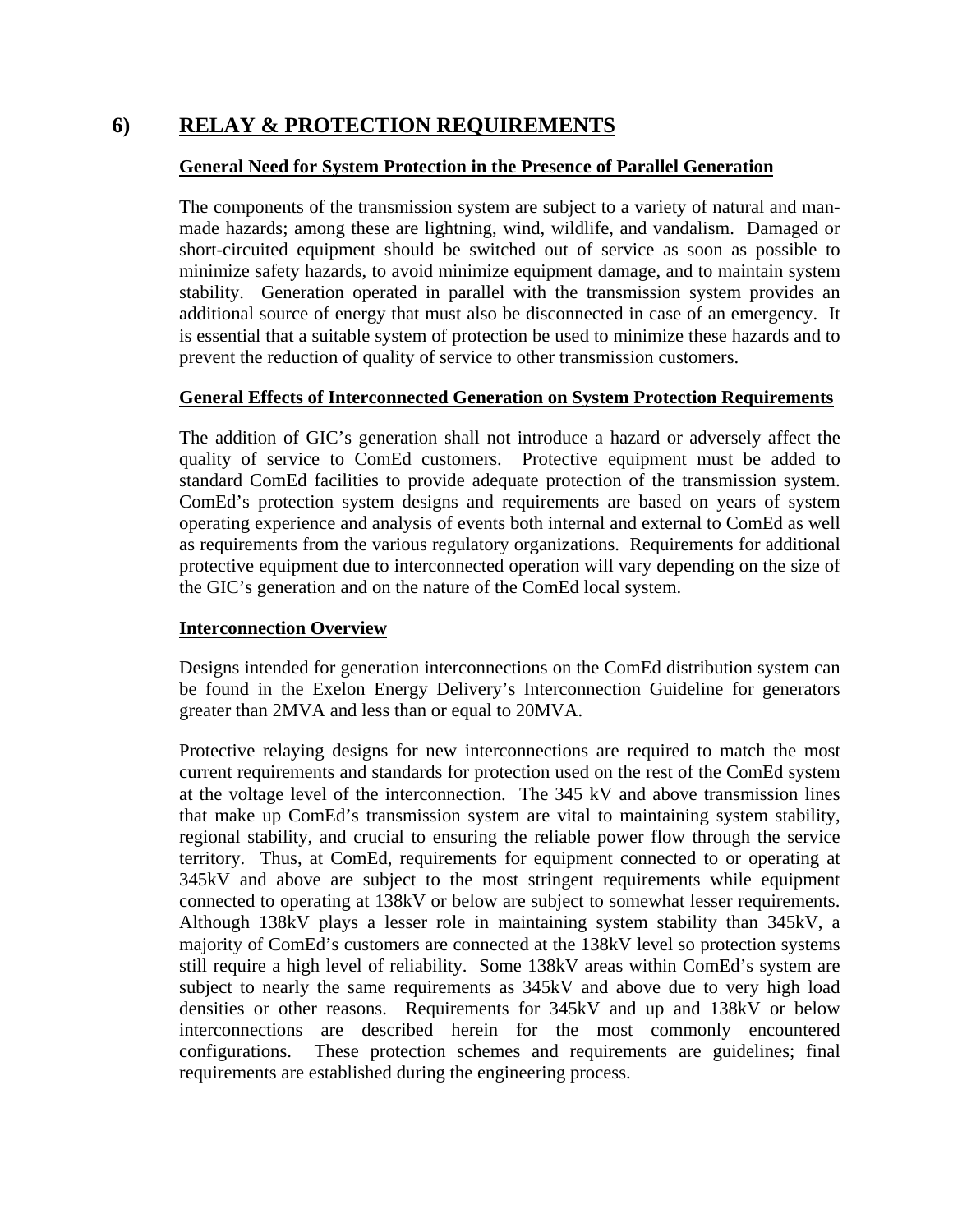Detailed protection requirements for adding generation to a ComEd transmission line with existing generation must be made on a case-by-case basis. Adding generation to the transmission line may require additional protection at other existing installations.

As a rule, generation that is less than 20 MVA may be connected to the distribution system, generation from 20 to 300 MVA is usually connected to the 138 kV, and generation in excess of 300 MVA is connected to the 345 kV.

#### **6.1) Protection Requirements of 345kV and above Interconnections:**

When connecting to an existing station, the interconnection configuration will follow the configuration at that station (ring bus, straight bus, or breaker and a half (generation hub)) with new breaker/breakers or bus position as required. In some cases, system conditions may require that a generator be connected to an existing line by splitting the line. Typically, a 3 breaker ring configuration is used when splitting a 345kV line.

Three terminal lines are not allowed by ComEd or PJM at 345kV and above voltage (EHV) level.

For some GIC Plant installations, the most appropriate interconnection point to the ComEd system would be directly into the bus at an existing ComEd substation. If the ComEd substation had a ring bus configuration, the GIC interconnection point would have to maintain the integrity of the substation design. This would require the addition of at least one new circuit breaker at the substation. The effect on the substation protection would depend on the site specifics. Protection also would have to be installed on the line to the generator.

Redundancy of protection is required per ComEd standards, NERC Planning Standards, PJM Standards, and/or RFC Standards which specify that no single protection system component failure can cause a fault to remain on the system. Protective relaying systems on the 345 kV and above system shall include two complete schemes, each including primary and back-up protection. Independent current transformers, potential transformer secondaries, and DC source (separate batteries are required at 345kV) will feed each system. The relaying schemes will be complementary in terms of their principle of measurement rather than redundant and be of varying construction to minimize the chance of a common mode failure. The standard medium of system protection communication on the 345kV system is fiber optic and/or digital microwave based equipment. The following one line drawing and minimum protection scheme design requirements drawings illustrate these concepts for 345kV and above interconnections: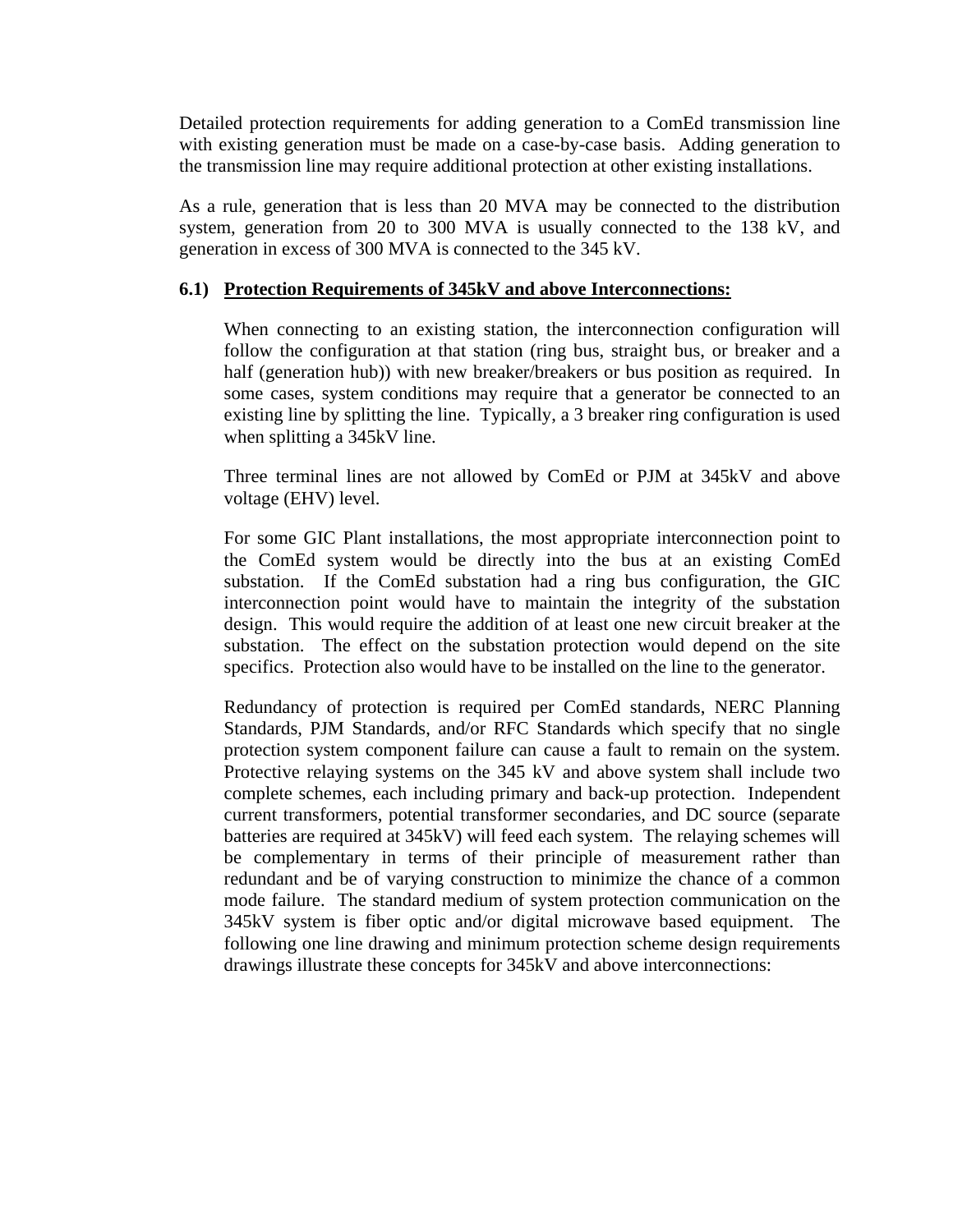

 $KD-F$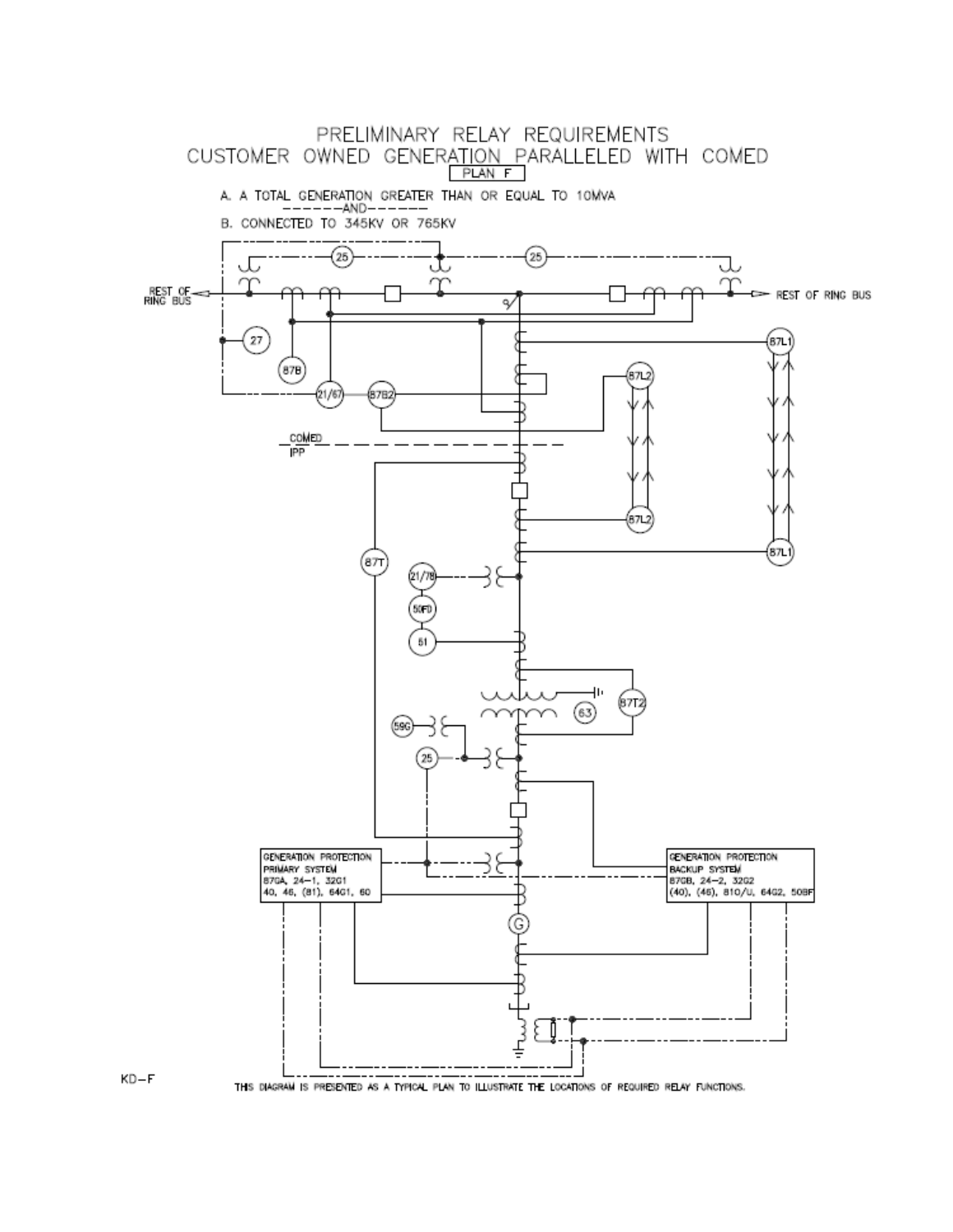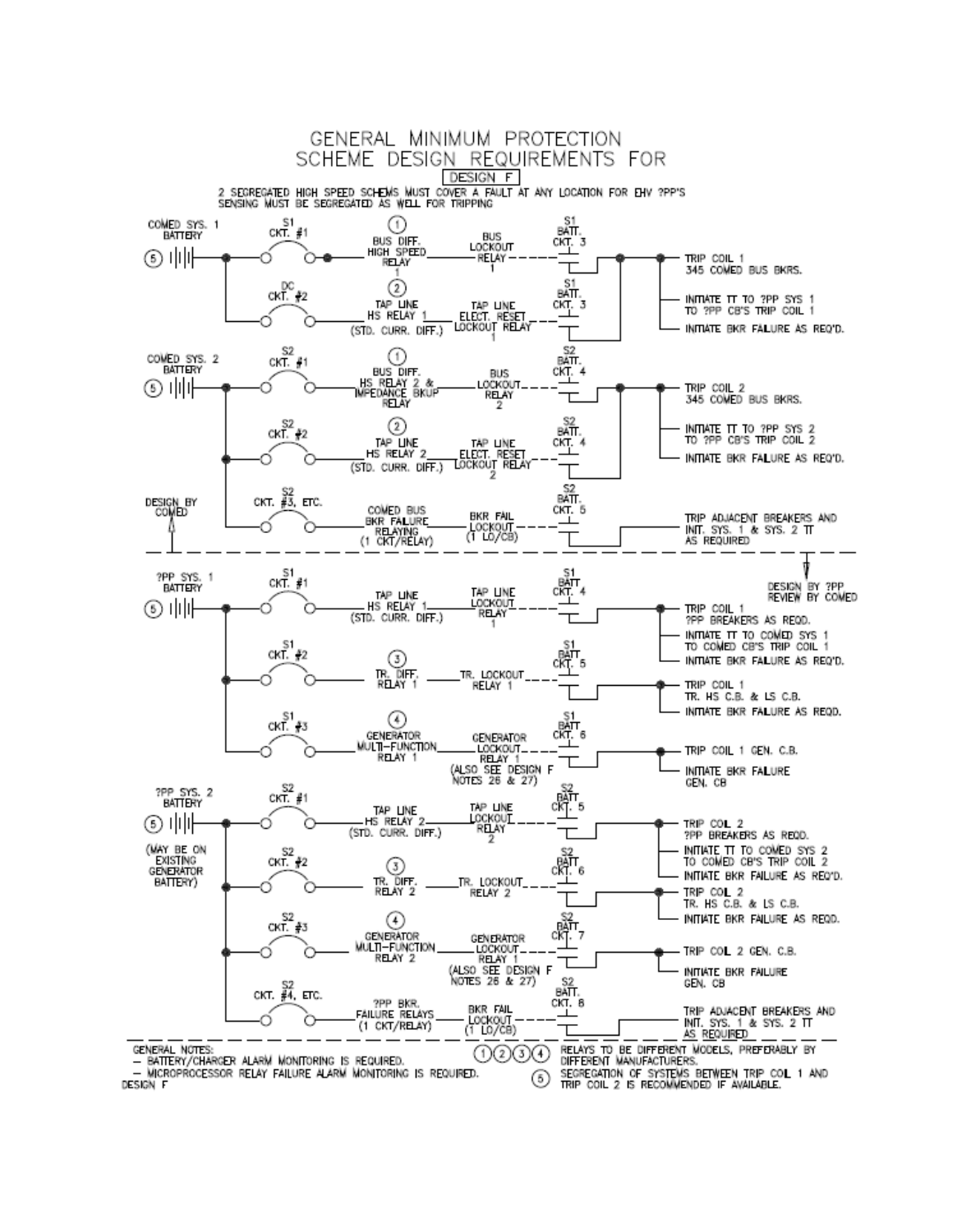### **6.2) Protection Requirements of 138kV and below Interconnections:**

When connecting to an existing station, the interconnection configuration will follow the configuration at that station (straight bus or ring bus) with a new breaker or bus position. In some cases, system conditions may require that a generator be connected to an existing line by splitting the line. Typically, a three breaker T configuration is used when splitting a 138kV line. Large generators connected to the 69 kV or 138 kV transmission systems may require the use of a ring bus.

Adding a fourth source to a three-terminal line or a third source to a two-terminal line limits the effectiveness of protective relay schemes and reduces system reliability. This type of configuration can limit the amount of power that can be supplied by the weakest source to the line, cause compromises and degradation of line protection, and limit transmission availability to the GIC. Thus, ComEd typically does not allow three terminal line configurations for generator interconnects and the line will be broken into two lines. A three breaker straight or ring bus substation will be installed if connection to an existing ComEd substation is not feasible. New line protection packages are needed for the two new lines created by splitting the existing ComEd line and for the line to the generator.

For some GIC Plant installations, the most appropriate interconnection point to the ComEd system would be directly into the bus at an existing ComEd substation. If the ComEd substation is a ring bus configuration, the GIC interconnection point would have to maintain the integrity of the substation design. This would require the addition of at least one new circuit breaker at the substation. The effect on the substation protection would depend on the site specifics. Protection also would have to be installed on the line to the generator.

Redundancy of protection is required per ComEd standards, NERC Planning Standards, PJM Standards, and/or RFC Standards which specify that no single protection system component failure can cause a fault to remain on the system. ComEd 138kV protection system standards may be greater in some areas of the service territory than shown in the diagrams. The following one line drawing and minimum protection scheme design requirements drawings illustrate these concepts for 138kV and below interconnections: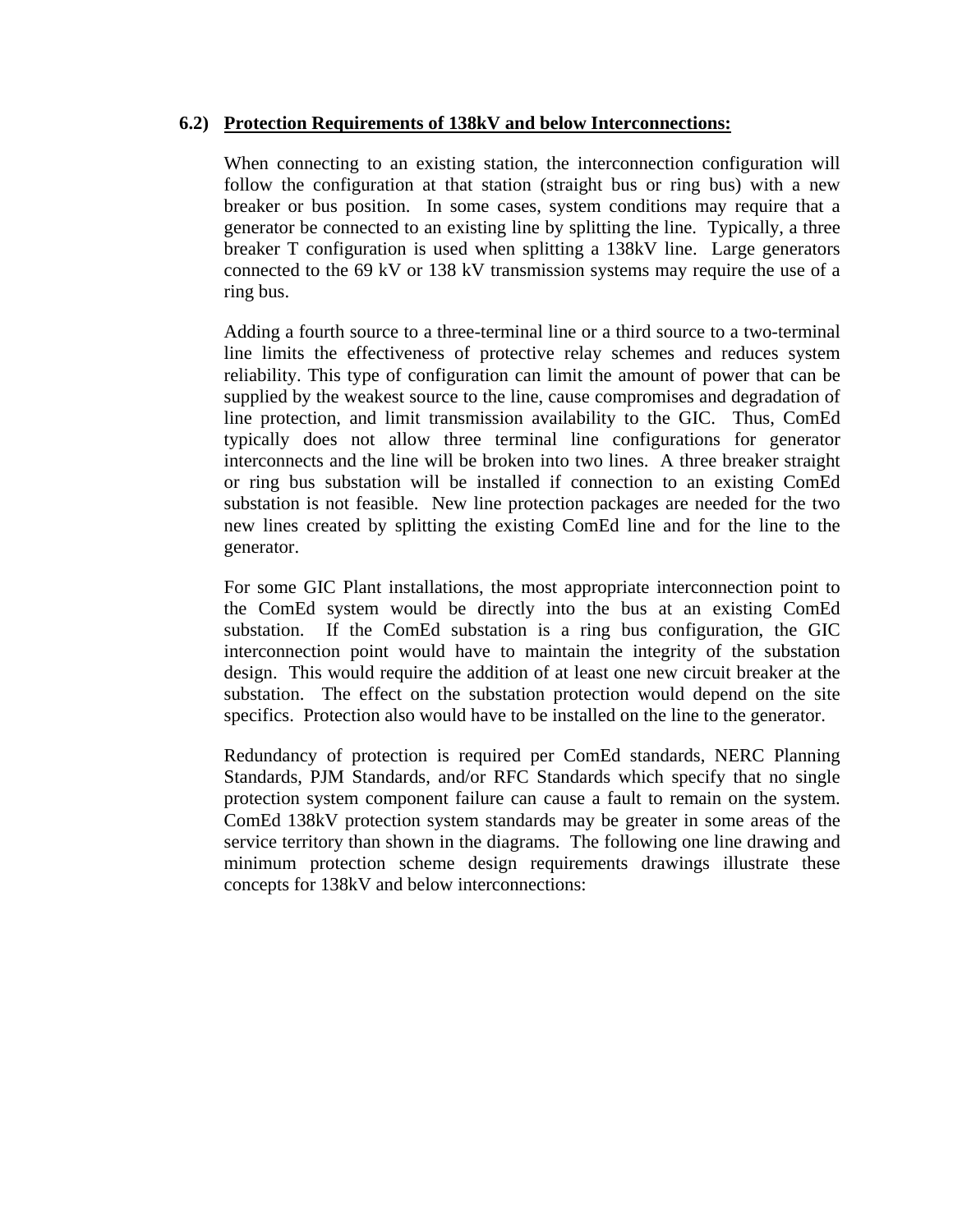

SOOBYT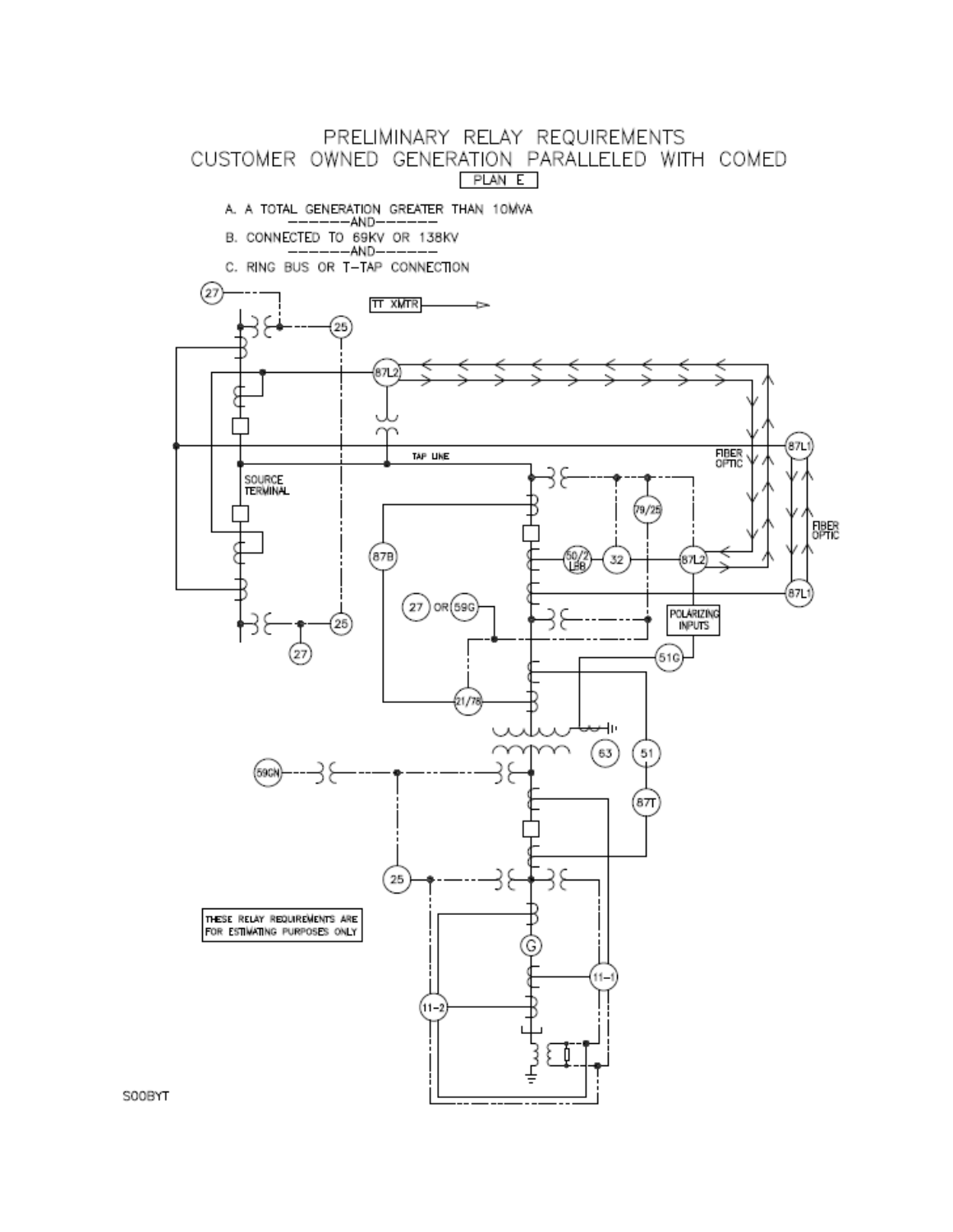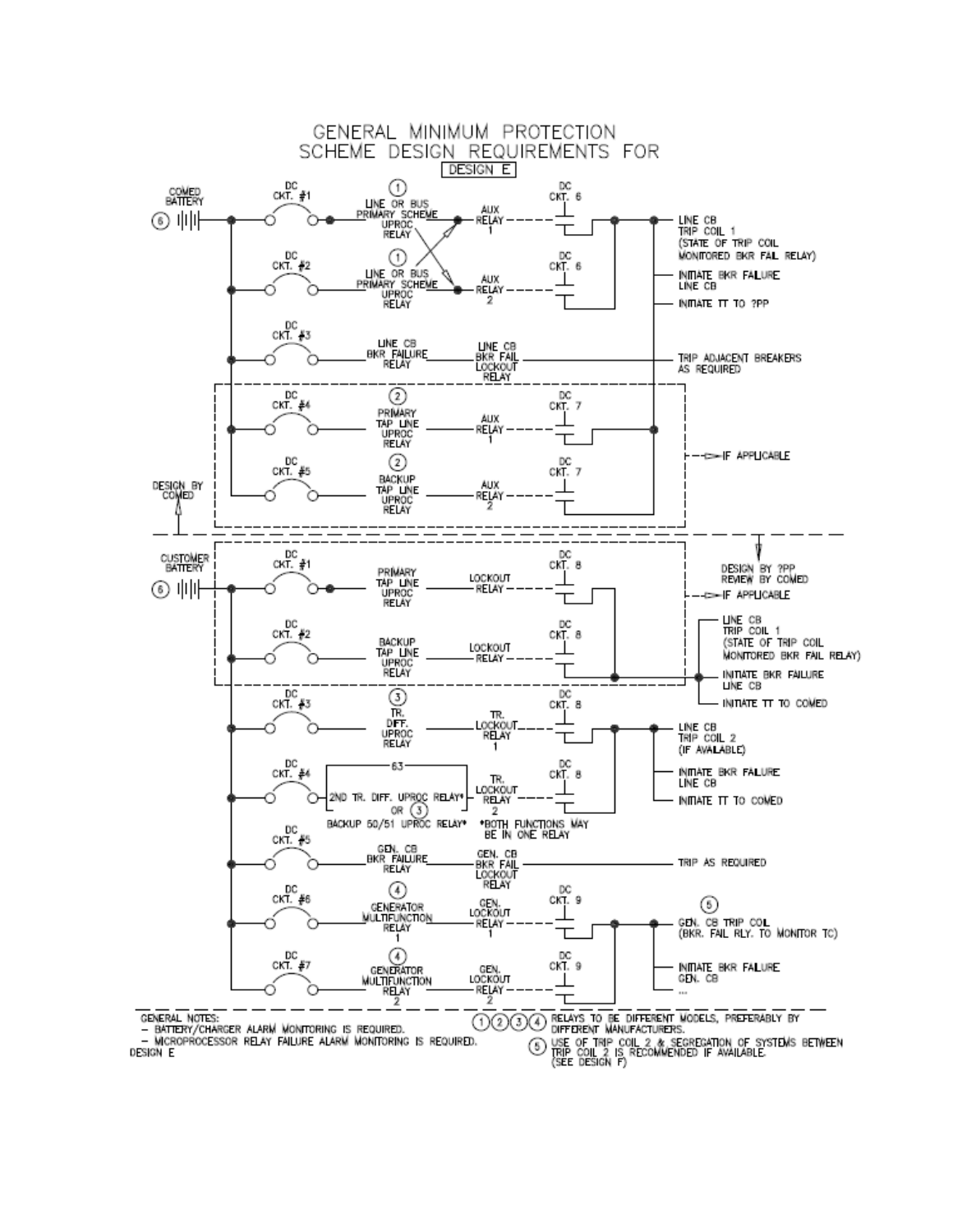## **Review and Approval of GIC Protection System Designs:**

ComEd will review and approve the design of all customer owned protection systems that are identified in the 345kV and above and 138kV and below one line diagrams and minimum design requirement drawings above. ComEd approval is required prior to the start of detailed customer design work.

ComEd will review and approve the settings of protective relays for any intertie tap lines, GSUs, and for any generator setting that must coordinate with the ComEd Transmission System. ComEd approval is required prior to energization of GIC equipment.

## **Testing of GIC Protection System Designs:**

ComEd will witness customer testing of any GIC protection system where the design is required to be reviewed and approved including proper application and testing of relay settings required for coordination with the ComEd transmission system. ComEd's approval of all testing is required prior to energization of GIC equipment.

ComEd requires a high current test (also known as a through-fault test) for any bus or GSU transformer differential schemes prior to energization of these schemes. ComEd will witness this test. ComEd review and approval of the results of this test is required prior to energization of GIC equipment. This test is typically performed just prior to livening.

A witness test list will be provided for a given site and will be the ultimate governing document on what is required. A ComEd tester's time is generally scheduled at least 5 weeks in advance by the Regional Testing Group Work Management department. Testing Group individuals are not scheduled for work until completed and approved prints, and other required documentation, are in hand. GIC representatives shall work with ComEd work management to schedule tester's time for witness testing and review of testing documentation. Four (4) sets of approved blueprints (as built) must be provided to the ComEd testing department. The project delays may be caused by untimely submittal of approved blueprints by the GIC.

## **Reclosing of ComEd Supply Lines**

Most faults on overhead lines are transient. That is, if the line is de-energized promptly, it can be reclosed and returned to service. Examples of such transient faults include momentary tree contact due to wind, and insulator flashover due to lightning. Automatic reclosing of overhead lines is standard industry practice to improve the reliability of supply. In many cases, the line can be de-energized and reclosed within one second, with minimal disruption of service to the GIC.

## **Effects of Interconnected Generation on Automatic Reclosing**

Automatic reclosing on ComEd's transmission lines can potentially damage generating equipment operated in parallel with the T&D system. Severe mechanical stress on the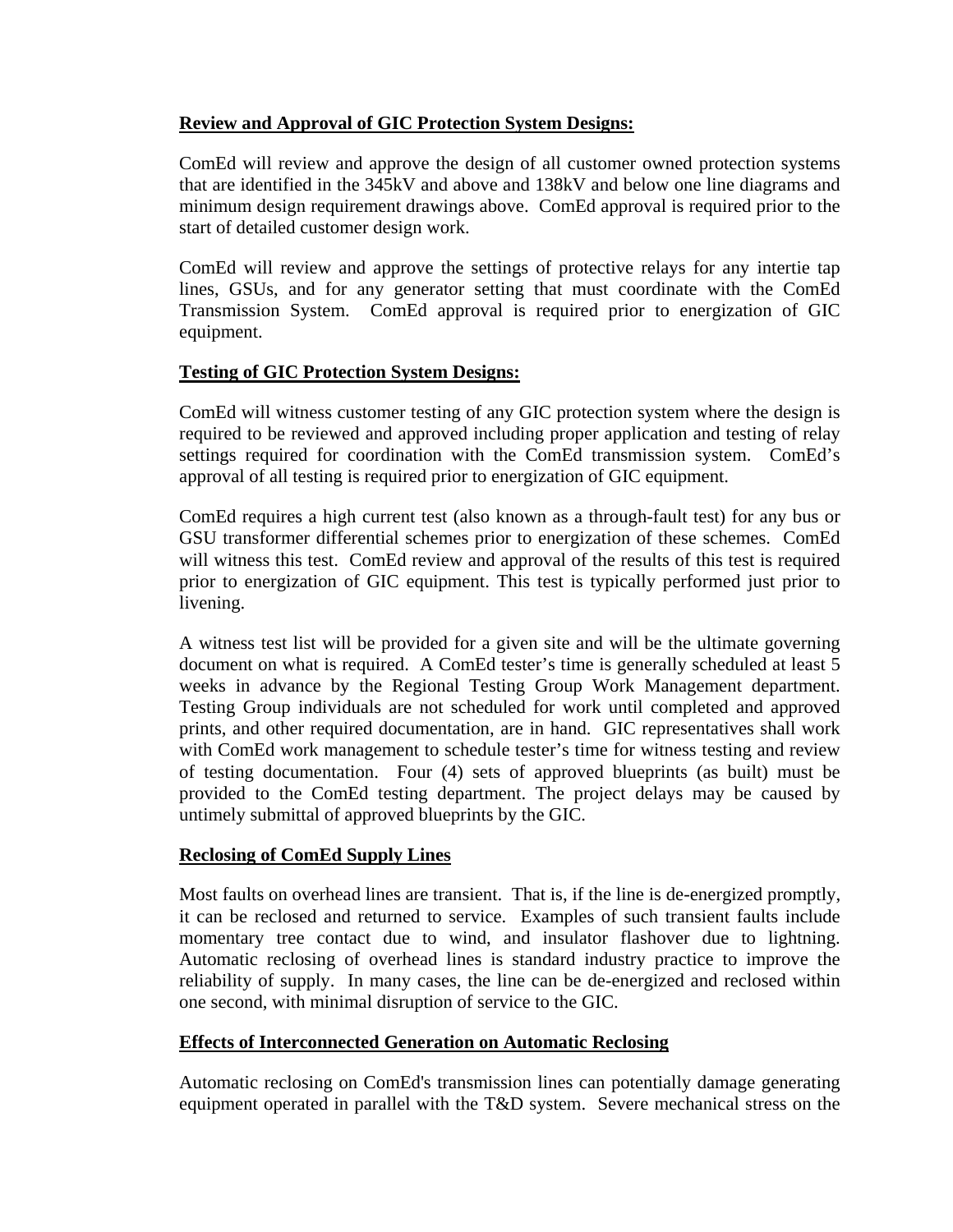generating equipment may occur if the line is reclosed while the generator is still connected to the ComEd system. This applies to both synchronous and induction generators. With synchronous generators, damage may occur when they are out of synchronism when the supply is restored; with induction generators, damage may occur if they are operating at a speed higher or lower than normal when reclosed to the system. ComEd will not eliminate automatic reclosing of overhead supply lines because that would severely reduce the reliability of service to other GICs. ComEd will attempt to reclose into a dead line from a non-generating terminal. At 345kV and above, a delayed reclose attempt long enough for a generator to cease oscillation will be applied at the most stable generating terminal of a line with generation at both ends. At 138kV and below, the first reclosing attempt is typically high-speed to maintain reliability to distribution customers and standard distribution substations require this mode. Although unlikely, some 138kV configurations may require direct tripping of connected generation for line faults.

### **Possible Reclosing Scenarios and GIC Responsibilities**

The GIC is responsible for protecting the generating facility's equipment so that automatic or manual reclosing, faults, or other disturbances on the ComEd System do not cause damage to the equipment.

When automatic reclosing may result in equipment damage or a safety hazard, either to the ComEd System or the GIC facilities, ComEd and/or PJM may require that additional protective equipment be installed. This will usually consist of communication and/or control equipment to disconnect the GIC's generator (or to confirm that it is disconnected) before the ComEd transmission line is reclosed.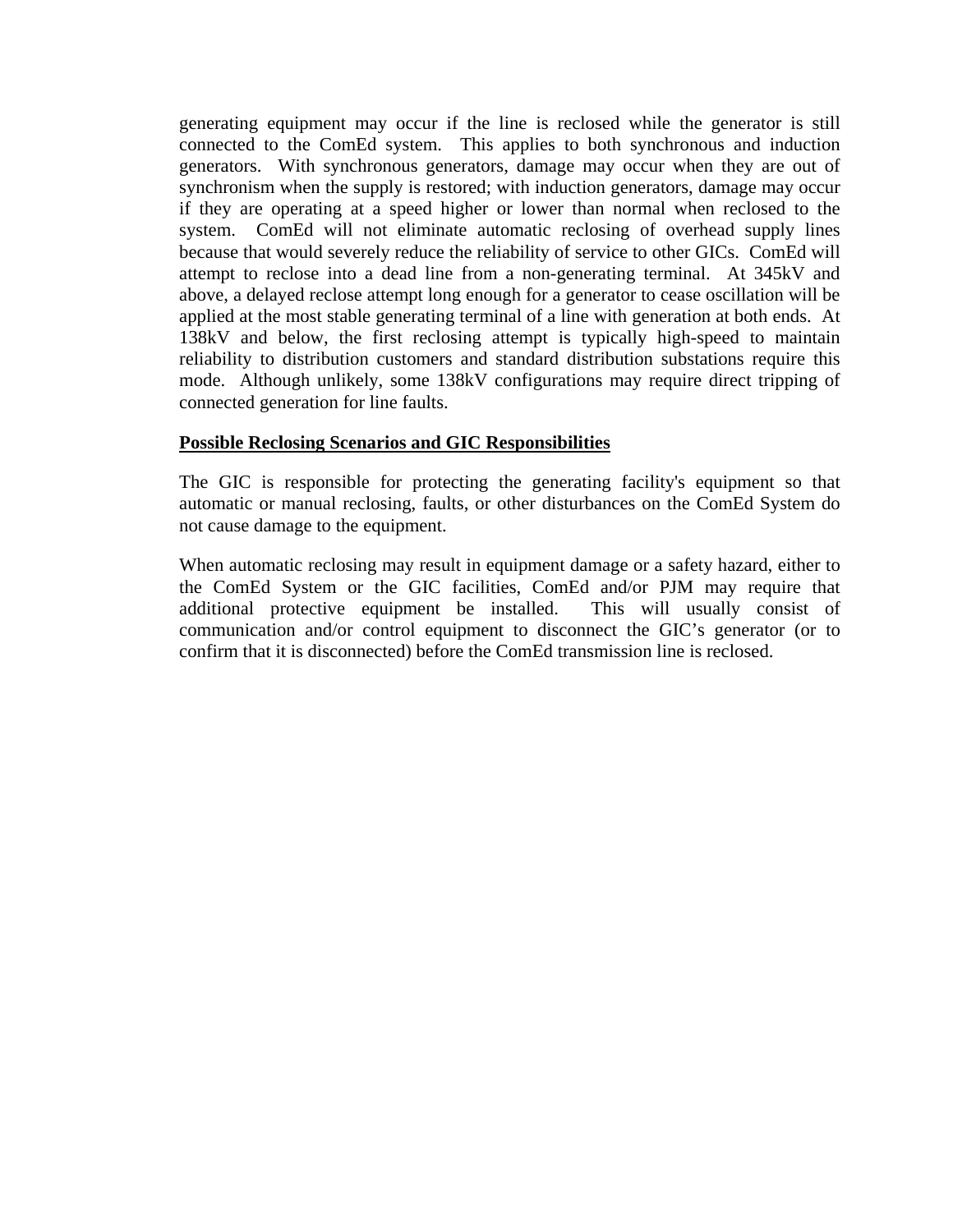# **7) SCADA REQUIREMENTS**

Some generators will require continuous telemetry to ComEd's and PJM's operation facilities. These will typically be large generators, generators involved in wholesale transactions or generators that are dispatchable by PJM. Telemetry may be required for one or more of the following reasons:

- a) **System Control.** PJM has an obligation to maintain frequency and generation/load balance within its service territory. Changes in the status of large amounts of generation, without real-time telemetry, are detrimental to system control.
- b) **Transmission System Operation.** The status of large generators significantly impacts operating decisions. Operators need to know the status of these large generators before performing routine or emergency switching.
- c) **Public Safety.** Generators can potentially keep a portion of the electrical grid energized while isolated from the ComEd System. It is critical to detect these situations as soon as they occur so that corrective action can be taken, since the safety of the public and of ComEd workers is at stake.

Generators that meet the following criteria require implementation of telemetry to ComEd's and PJM's control center and dial-up telephone communication to the revenue meter. Required telemetry is listed below each criterion. If more than one criterion applies to a generator, the telemetry requirements of each criterion must be met.

## *If the GIC is involved in a Power Purchase Agreement (PPA) or participating in the PJM capacity markets which contains unit specific performance or a unit specific payment structure*

- Continuous telemetry required.
- Instantaneous revenue grade MW and MVAR; and cumulative revenue grade MWhr and MVARhr at the generator's step-up transformer high side (or equivalent net output) for each unit.
- Instantaneous revenue grade MW and MVAR; and cumulative revenue grade MWhr and MVARhr at all points of interconnection with ComEd and all points of service from ComEd.

## *If multiple GIC's generators over a large area with an aggregate generation greater than 40 MW are being centrally controlled*

- Continuous telemetry required.
- Aggregate instantaneous MW of all generators.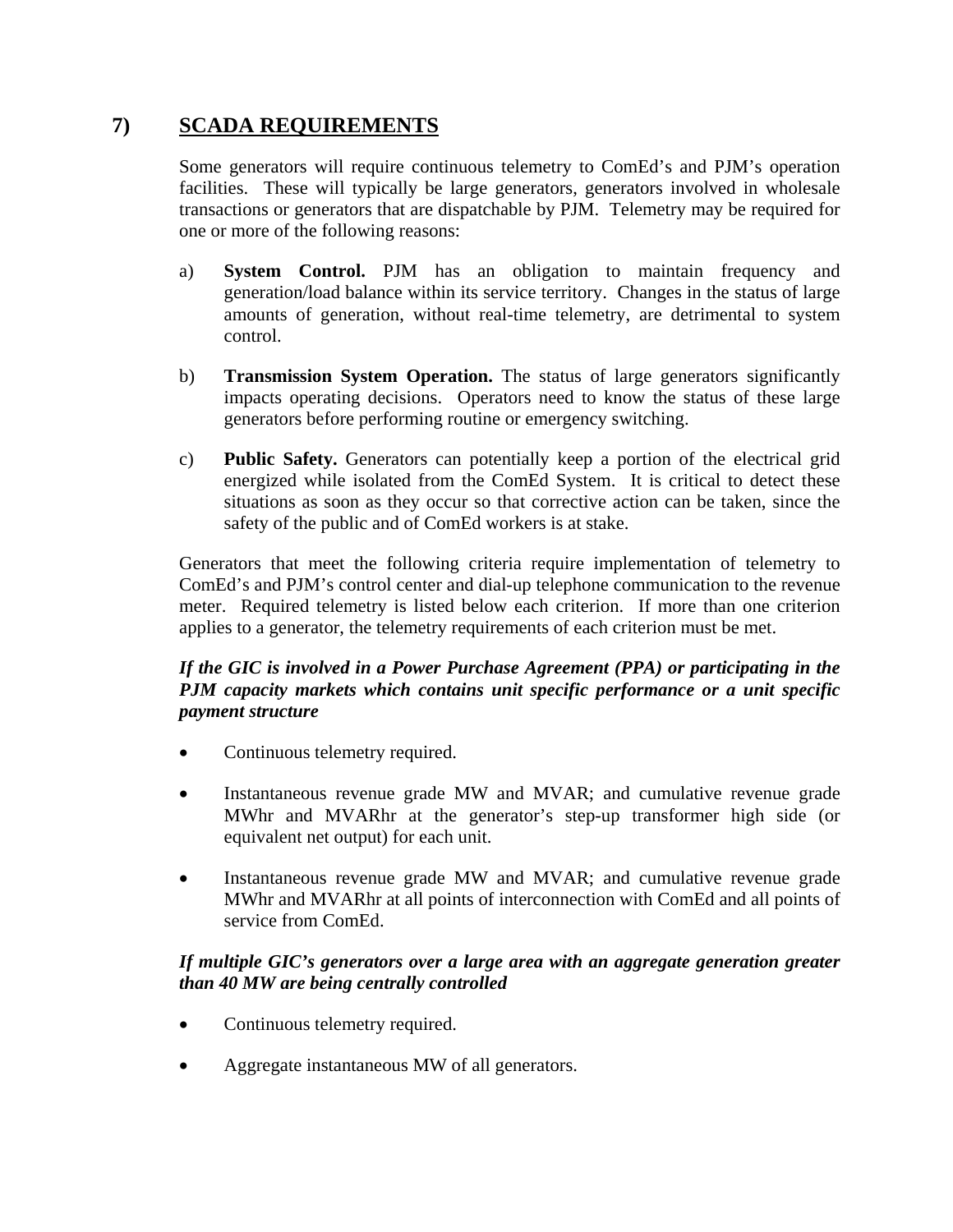### **7.1) General Design Requirements**

There are two concerns with telemetry at GIC sites:

- The normal requirements for substation remote supervision and operation
- The unique requirements for GIC service, as emphasized in this document.

### **PJM requirements**

## *When telemetry is required, as described earlier in this document, the following design will be used.*

ComEd SCADA Engineering will specify the SCADA system required. SCADA technology is constantly evolving, so specific devices are not referenced in this document. But the system will typically provide the following 5 basic functions:

- 1. Monitor status, control, and metering of the ComEd substation and any ComEd equipment.
	- a) One or more input/output modules/cards to accommodate any hard-wired alarms, status and controls
	- b) Serial and/or IP data connections to protective IEDs, equipment monitors, revenue meters, etc.
- 2. Provide substation information to the ComEd SCADA system
	- a) A serial or IP data connection to the ComEd SCADA system from the SCADA data concentrator
	- b) The data connection can be via a telco circuit, a fiber optic cable, a microwave channel, or a radio pathway as specified by ComEd based on availability at the site and ability to meet all ComEd SCADA and security requirements.
- 3. Provide substation information to onsite personnel

A utility-grade pc is typically used to act as a substation HMI. The pc will have a serial or IP connection to the SCADA data concentrator to acquire the substation data.

- 4. Provide ComEd substation information to the GIC
	- a) Current practice is to establish a DNP 3.0 serial connection between the ComEd data concentrator and the GIC control system. The GIC will act as the DNP master and poll the ComEd system for any desired information.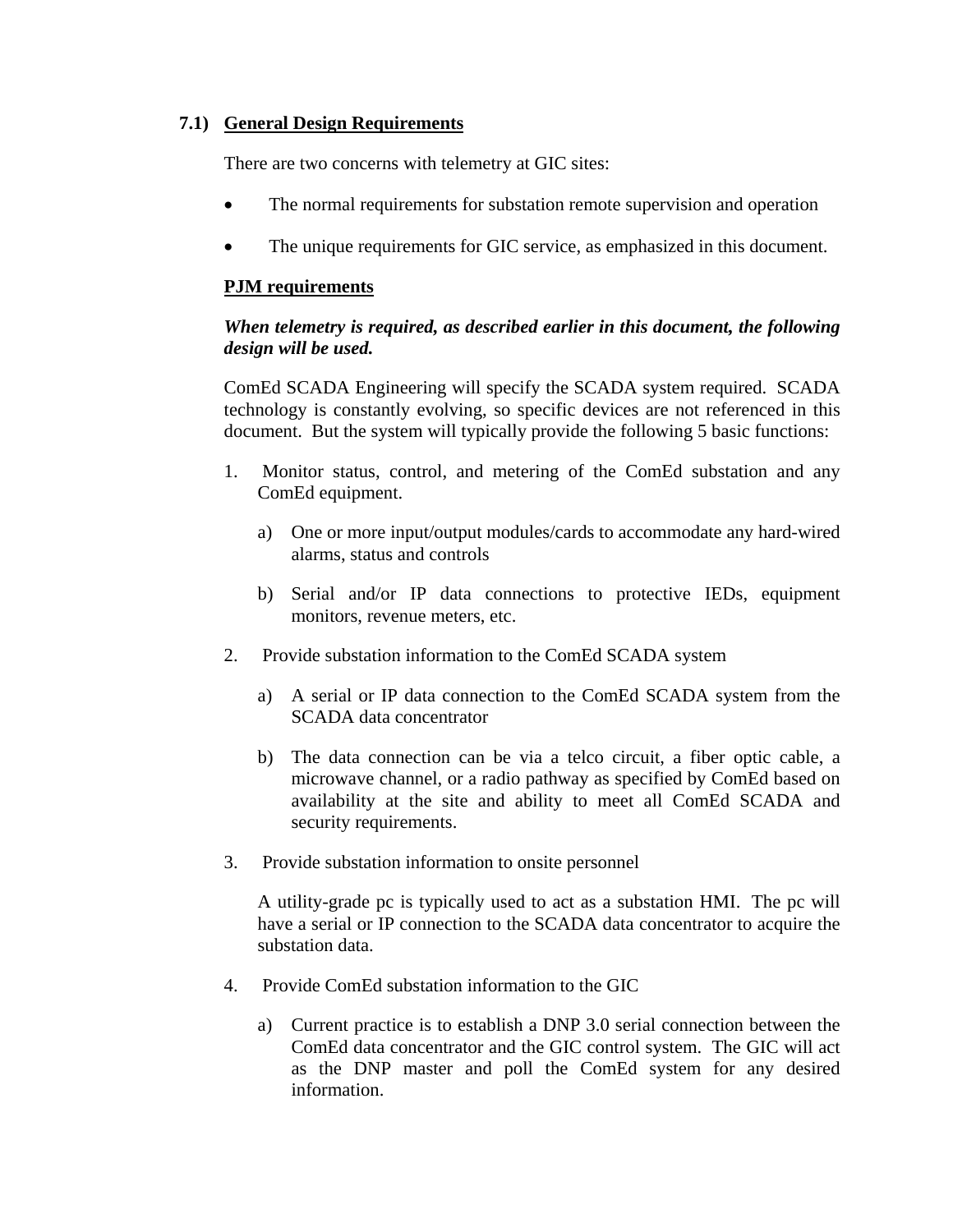- b) For larger installations, a fiber optic cable is typically installed between the ComEd and GIC facilities. This DNP connection is most easily accomplished by using a pair of fibers in this cable.
- c) The ComEd system will be programmed to only provide information relevant to the GIC connection. This data typically includes the revenue metering data, as well as status of equipment relating to the GIC connection/tap on the ComEd system.
- 5. Provide ComEd SCADA system with GIC substation information
	- a) Current practice is to establish a  $2<sup>nd</sup>$  DNP 3.0 serial connection between ComEd and the GIC. ComEd will now act as the DNP master and poll the GIC on this  $2<sup>nd</sup>$  DNP connection to gather information about the GIC facility.
	- b) Like with the first DNP connection, for larger installations a fiber optic cable is typically installed between the ComEd and GIC facilities. This DNP connection is most easily accomplished by using a pair of fibers in this cable.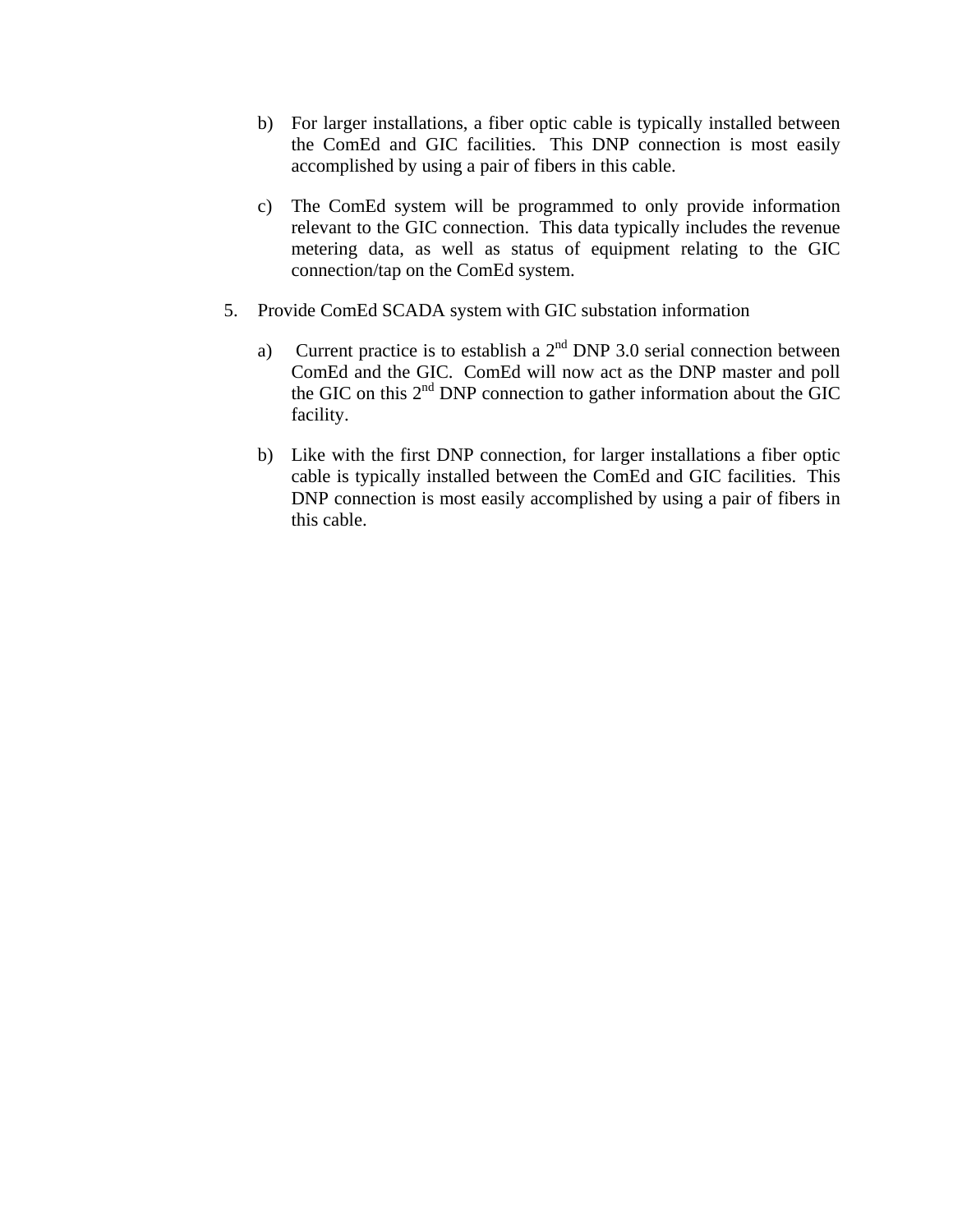# **8) COMMUNICATION REQUIREMENTS**

Communications will be required for Relay Protection schemes, SCADA, telemetry, voice/data, Revenue Metering, and other Substation services. The Substation is a harsh environment that will require extraordinary means of construction in order to provide safe, dependable, and reliable service for all required connections.

## **Relay Requirements**

Communications for Relay schemes need to be provided on equipment that meets the same IEEE C.37.90 requirements as the Relays themselves. The type of Communications equipment utilized will vary based on the Transmission voltage level that is being protected. As mentioned in 6.1, the standard medium of system protection communication on the 345kV system is fiber optic and/or digital microwave based equipment. For 138kV systems, the standard medium of system protection communication equipment is power line carrier, although fiber optic and/or digital microwave based equipment could be considered. Any other technologies must be reviewed and approved by Com Ed prior to the start of customer design work. This review will occur at the same time the Relay schemes are reviewed.

## **SCADA/Telemetry/Revenue Metering Requirements**

Communications for SCADA/Telemetry/Revenue Metering have slightly less stringent requirements unless they are using the same equipment that the Relay schemes are using. These communications can be made on fiber optic and/or digital microwave based equipment, depending on availability. They can also be provided on leased lines, but all connections to telephone companies will require protection on the phone cabinets for the incoming copper cables. A Ground Potential Rise (GPR) study will be required for any copper cable connections to the phone company. Any other technologies must be reviewed and approved by Com Ed prior to the start of customer design work.

## **Other Voice/Data Requirements**

Communications for other voice/data services, including Plain Old Telephone Service (POTS) lines, Fire Protection, LAN/Internet, etc. also do not have the same stringent requirements as the Relay schemes, unless they are using the same equipment. Any communications provided by leased lines from the phone company will require the same GPR studies as described above in the SCADA Requirements. These communications can be provided over fiber optic and/or digital microwave based equipment, with some exceptions:

- 1) A POTS line intended for voice use cannot be provided over fiber optic and/or digital microwave based Com Ed systems due to concerns for the use of "911" calls. So this must be provided by the phone company.
- 2) The primary Fire Protection circuit, if required, cannot be provided over a "private network" (i.e., a Com Ed based fiber optic and/or digital microwave system) per NFPA72. However, if Fire Protection is not required, and is simply